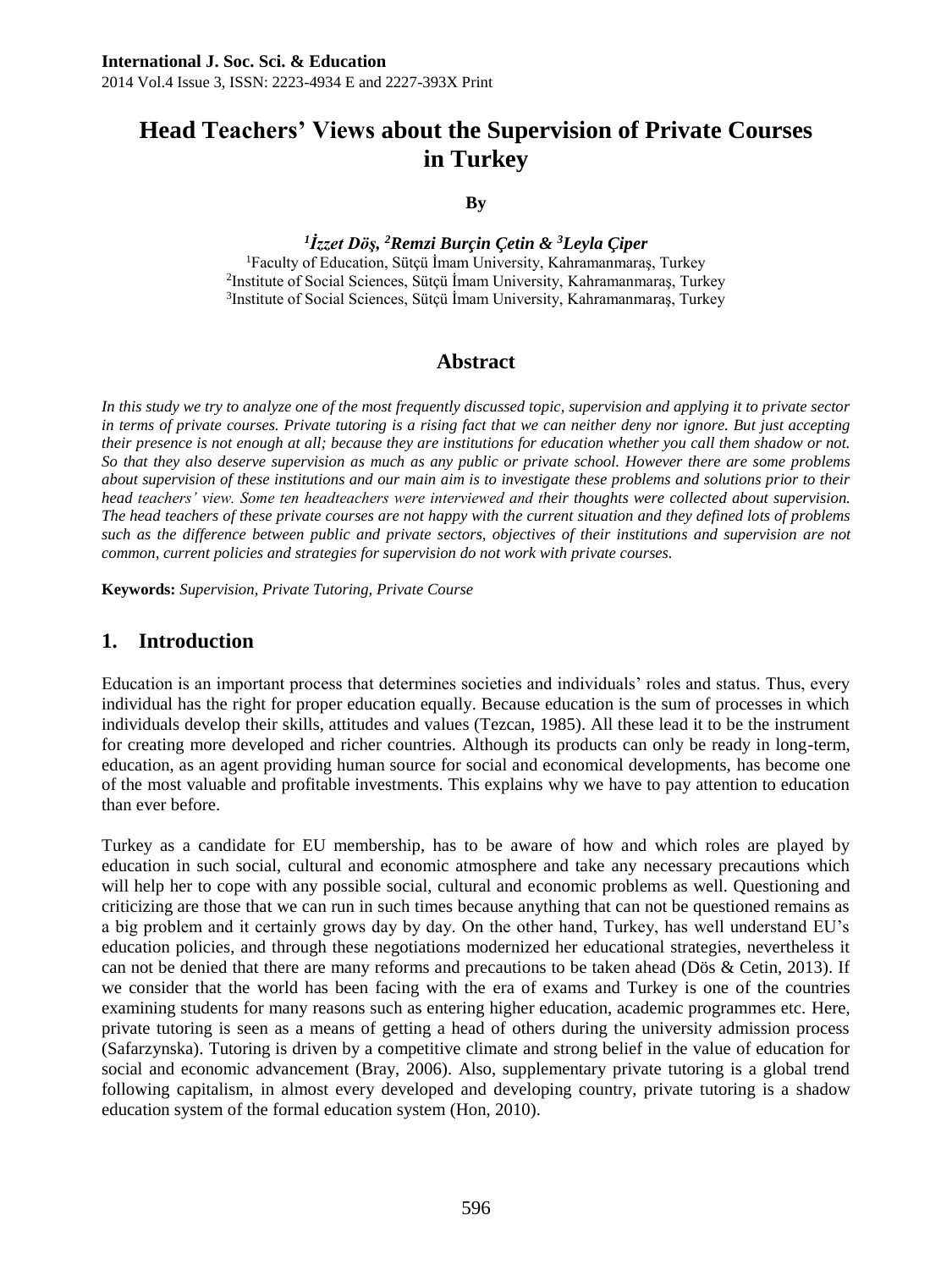However, the problem is that though students are not being educated under equal circumstances, they are expected to enter same exams and compete with equal performance. But in some cases although the teachers are teaching properly at school, the students may still need tutoring especially if they are academically weak (Biswal, 1999). Such a paradox makes students and their families to search for alternative ways and support to win this race. Families' and students' expectations from higher education are rising as well as the number of students entering and failing entrance exams that can be said interference with competitors. Here the solution is simple: private supplementary tutoring can complement and repeat what tutees (full-time students) have learned in their daytime schools (Kwok, 2004). Private tutoring can provide more individualized instruction than is possible in public schools, using a more flexible delivery mechanism (Dang and Rogers, 2008). Also Kim and Lee (2004) stated that in South Korea unsatisfied demand for education by parents and students in a highly regulated educational environment has resulted in an enormous increase in private tutoring despite the government's strong policy measures to reduce it. It is clear that shadow education has major implications for social and economic development, and the sector deserves considerably more attention from both policy makers and researchers than it has received to date (Bray, 2006).

To understand the equity and productivity effects of the large and growing private tutoring sector and design effective policies, it is essential to understand the micro and macro factors that create demand for tutoring (Dang and Rogers, 2008).The imbalance in students' and families' supply and demand reveals some breaks between secondary and higher education which disturbs not only top level executives but also students, families, teachers and head teachers as well. This imbalance and disturbance has caused some institutions known as private courses or private tutoring centers to emerge as an alternative way of preparing for entrance exams. Many of the parents, most living in large cities, desire to have their children enter in higher education as much as their economic and socio cultural situation can afford. So that it can said that educational activities before higher education and affords during this process mainly consists of preparations for entrance exams. Whether it is clearly stated or not, such a scene is the natural outcome for the failure of many people, teachers, schools, states' education policies and many others directly related or not. However, overall achievements of students in entrance exams designs strategies for secondary schools and generally provide a source for organizational reputation. Substantial private tutoring industries can be found in countries as diverse economically and geographically as Romania, Egypt, Kenya, Morocco, Taiwan, Singapore, Japan, Cambodia, United States, and the United Kingdom (Dang and Rogers, 2008). Graduates' achievements or failures are the main reason either to praise or satire secondary schools (Köse, 1999). Increased importance of tutoring becoming a crucial form of educational investment in many developing countries can have equity implications, since wealthier households are more likely to afford tutoring (Elbadawy, 2009). This contributes to increasing numbers of private courses and tutoring centers, for instance while the number of such institutions was 126 in 1980, it was 301 in 1985, 772 in 1990 and 1301 in 1995 (Büyükbas, 1997). In many countries, private tutoring has arisen as a parallel education sector that provides supplementary instruction to students enrolled in the public school system (Dang and Rogers, 2008). Private courses are not institutions peculiar to Turkey; they also operate quite widely in countries such as Taiwan, Japan, Hong Kong, Singapore, South Korea and Greece where there are competition-based exam systems in transition between different levels of education and entrance to universities is based on standardized exams (Tok, 2013).

Another important cornerstone of the effective education is the supervision of the process as a whole body and developing it with the feedbacks received. Supervision and inspection as well is as important and critical as education itself because education is the process of making students part of society and also beneficial which force us to supervise and inspect it (Dös & Cetin, 2013). But here, we see some problems emerging from the bases of the system itself, such as different roles of educational supervision, inspection vs. instructional supervising (Tekin & Yilmaz, 2012). Supervision of an educational organization can be defined as observing, controlling and evaluating it prior to using human and any related sources in order to realizing pre-identified objectives (Demirkasimoglu, 2011). A successful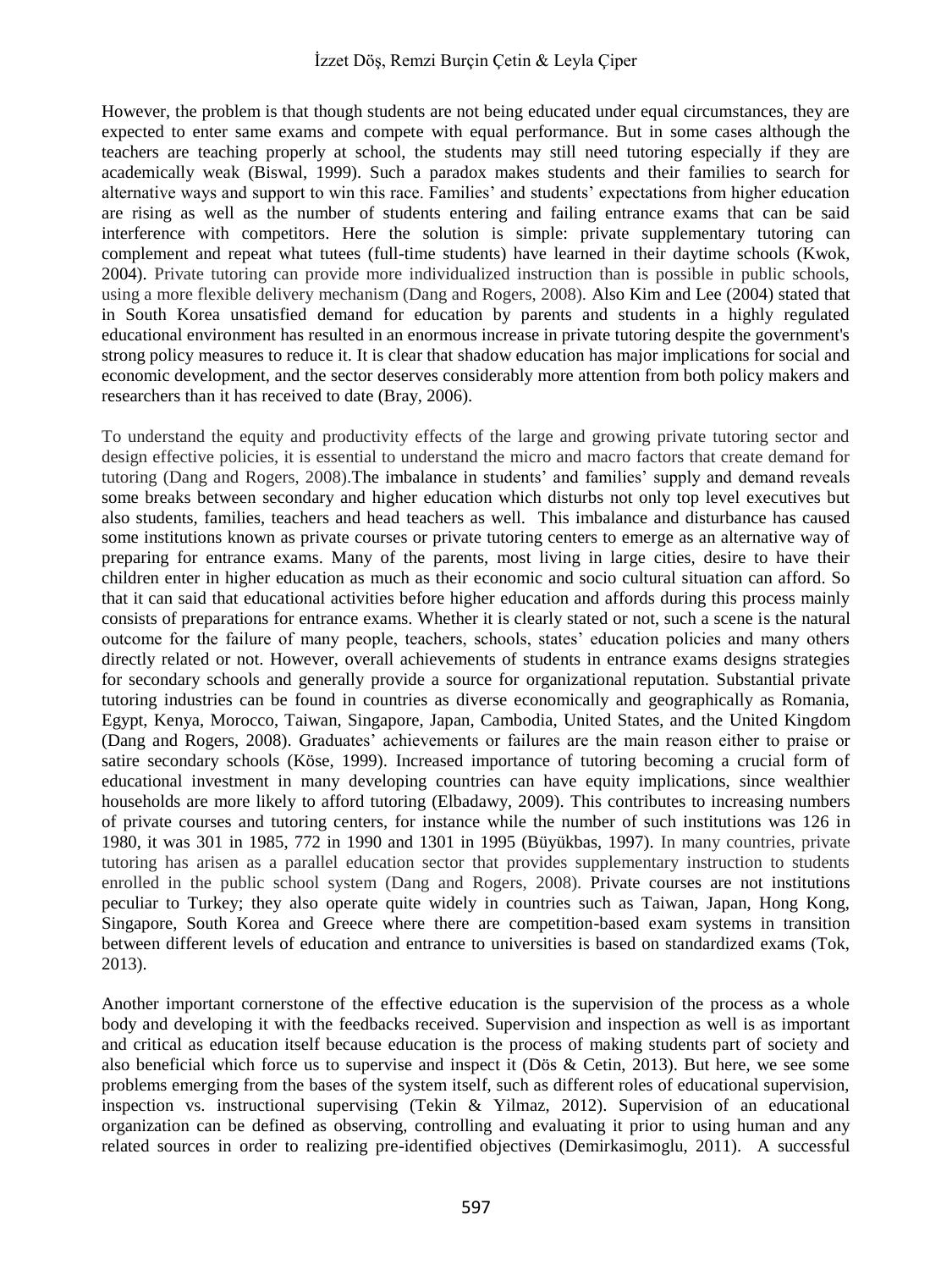clinical supervision requires an approach that is simultaneously straightforward and confronting when it comes to competent application of technique, yet tactful and sensitive when encouraging the emergence of the teacher's personal style (Pajak, 2001).

Although schools and private courses seem to move towards the same direction they really differentiate within the context of institutional objectives, motives and strategies. Schools realizes their objectives as social organizations but private courses depend on supply and demand basis and are more economic oriented than one can expect from an ordinary secondary school. Moreover they have to apply any changes in system either positive or negative. Thus we can conclude that supervision of these similar but highly separate institutions must be shaped with different models. However, supervision is the key figure for achieving organizational objectives and thus should be effective and salutation based as much as possible in order to make it effective enough to answer the need. Such a type of supervision, resilient and effective, can be described as healthy one (Aydin, 2011).

Any institution for education should be supervised and inspected otherwise it can't be guarantied to satisfy neither states' nor parents' and students' expectations from any education system. But as it is stated above we suggest that supervision of public schools and private courses must be different as they are both based on different disciplines despite the fact that they both seem similar. Supervision is to help institutions with regard to their objectives and aims to develop their skill to be responsible against itself (Sones et all, 1970; as cited by Taymaz, 2011).

Unfortunately within the context of current system, policies, strategies and circumstances supervision is no more as effective as desired. Dös and Töremen (2009) stated that many stakeholders of the education developed negative metaphors for supervision. Unal and Gursel (2007) on the other hand, believes that though organizational structure of Turkish education system has not yet been designed with learning organization, supervision system is expected to act as if they were. Supervision of teachers needs to be reshaped in order to build a system capable of repairing current education system (Tekin & Yilmaz, 2012). Philosophical and structural regulations must be done beyond those related to their names, work areas or titles of the 4000 supervisors working at the moment (Aslanargun & Goksoy, 2013

Supervision model and strategies should be modernized at once by considering the differences between public schools and private courses and then the process must be revised within these new regulations. The purpose of this study is to reveal views of executives of private courses about their supervision. In order to do it, these questions are tried to be answered;

- 1. What do executives of private courses think about current supervision system and its negative impacts and faults?
- 2. What do executives of private courses think about the effectiveness and necessity of the private courses?
- 3. What are the views of executives of private courses to improve supervision?
- 4. What do executives of private courses suggest to develop a much more effective supervision model?

# **2. Method**

This is a study in which descriptive methods of qualitative research model are used and it is designed with conceptional techniques. Conceptional design is to focus on the concepts that we are aware but not have enough information about it, which means to search the things that we are not familiar enough (Yıldırım ve Şimşek, 2008:72).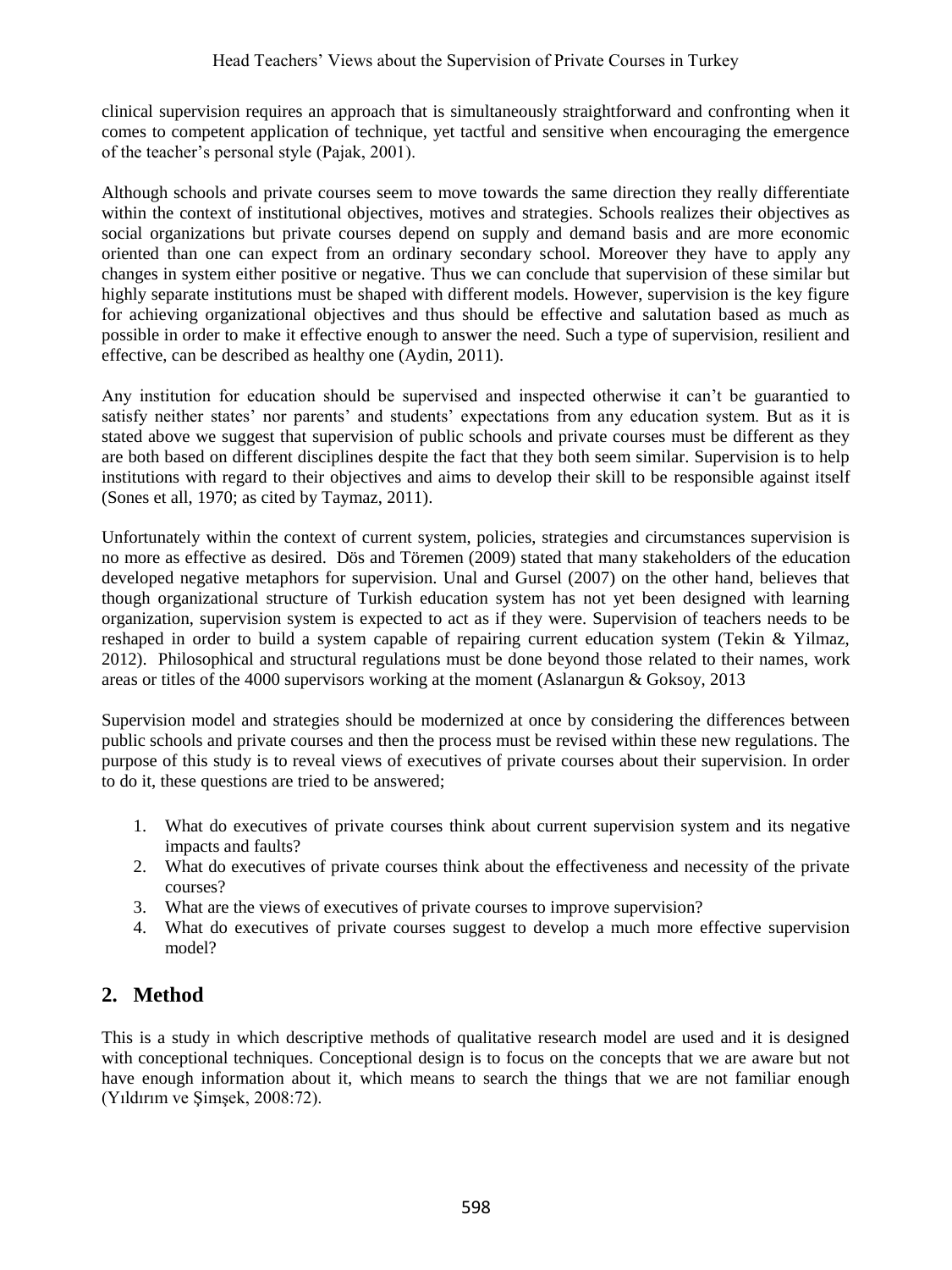#### *Study Group*

Ten top - executives of private courses, all of whom are volunteers, in Kahramanmaraş province of Turkey were interviewed. These interviewees are all male and their servicing career ranges between five and fifteen years.

#### *Measures*

All the data for this study were collected by means of a semi-structured form, consists of open ended questions and created by us. While developing our form, we scanned literature and reached some four questions to be used. Here are the questions we used;

*1. What are the problems of supervising private courses?* 

*2. How can you define effectiveness for your institution?* 

*3. What is the key role of supervision to make your institution much more effective?* 

*4. How can you describe and even a totally new supervision model specially designed for private courses?*

As it can be understood, all these open ended questions are to reveal those top – executives real thoughts and ideas in terms of promoting them to express themselves. In order ensure that questions were crystalclear, they were carefully clarified.

#### *Data Analysis*

All the interviews were recorded with sound-recorders and then they were typed. All the data collected within this study were analyzed in terms of descriptive methods so that final conclusions were reached. Findings were proved with direct citations.

## **3. Findings**

#### *1. The opinions of head teachers about the problems in supervision of private courses:*

Top-executives really argue that public schools and private courses are totally different institutions though they seem similar on the basis of education they provide. Thus, the idea that supervision of such different institutions should also be different is one of the most expressed. For example one said that *"Supervisor should be well equipped so that it can be concluded that s/he must be sure about having enough information about the institutions to be supervised. Public schools and private courses have different mechanisms and they can not be put into same case and supervisors should be well aware of it. "*

Another said that: *"First of all, organizational structures of public schools and private courses are not common and almost parents and students, themselves, inspect us from time to time which is not case for public schools."* As it can be understood from these statements public schools and private courses are different institutions and have not anything in common even in organizational structure. Moreover, routine inspections can be said to be done by both parents and students as well, the main problem is official supervision still remains somewhat more than routine, ineffectiveness and useless.

One said that: *"A supervision must be designed with the aim of helping an institution to achieve its objectives rather checking for faults in terms of official things, papers etc."* Another one said that: *"I am opposed to the word inspection. What is the main objective of educational supervision, improve or interrupt? In our routine supervising visits, they come and just check for some unnecessary documents and papers then go without giving us any vital help. Is that all?"* 

We are just in the middle of information era and our world has facing with many changes. Such a situation makes it difficult to be up-to-date for many of us but supervisors should be ready for any forthcoming changes otherwise they will not be able to solve any problems caused by any of these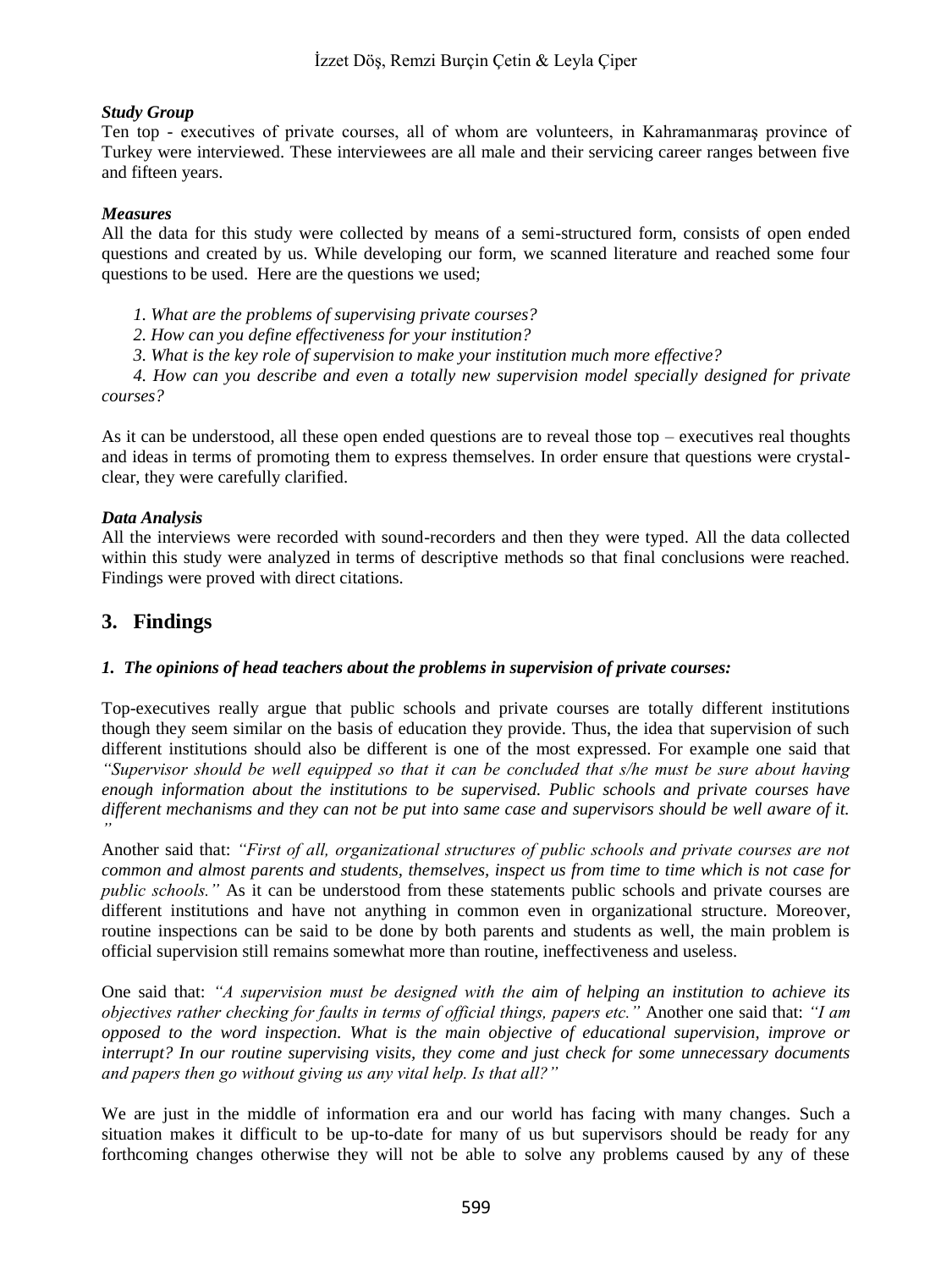changes. So it can said that old-fashioned supervising strategies and stakeholders' attitudes are other common problems for private courses. One said that: *"Thanks to latest technology we can manage anything by means of computer assisted systems, even absenteeism, and communication solutions. We are now in-touch with all our stakeholders and this brings us some more burdens that have to be carried. But when the supervisor asks me about paper-printed absent reports this makes me disappointed and hopeless. We, already, inform our parents just-in-time about their children's absentee. Do we really need to report and print them? "* Another said that: *"Supervisor should be up-to-date with anything latest related to education and should be able to help us."*

As it can be concluded from these statements supervising has some problems with technology and latest developments. Here, the main point is that supervision should consist of guidance rather than inspection, otherwise it turns into something which is unlikely to enhance current situation. One of the top-executives said that: *"Inspections sounds unsympathetic and boring. We are, already, responsible against our clients; parents and students, and it is nonsense for us these boring inspection visits. But, if we take them as supervising, professional help and guide then it becomes highly useful. While the society, parents and students expect us to improve our students chance of entering good colleges, why do they expect us to bring all necessary but also boring and rubbish papers on the desk during their visits? I think this is the main point of this argument."* 

All these findings show us that there are some technical and methodological problems of educational supervision of private course in Turkey prior to top-executives views. Especially, official and those related to paper work are seen as unnecessary and a heavy burden to carry.

#### *2. Head teachers' views about the effectiveness of their institutions:*

Turkey is passing through an exam oriented pathway; consequently, students or at least any member of society sometimes feel as a racing horse. Unfortunately, even half of the students share equal conditions; nevertheless, they are expected to attend this race and have the same chance of winning as others. Headteachers are well aware of this inequality and think it as an injustice. One said that: *"Public schools do not provide enough opportunities for students to enhance their academic skills that they need in entering exams. On the other hand, public schools have also some structural and technical problems such as over crowded population and not being as effective as desired in some parts of our country. So our private courses play a crucial role while alternating public schools and by-passing the system to make it as effective as students need."* So, it can be concluded that those private courses are consequences of supply-demand theory.

It can be said that not all the students come from the same or even similar socio-economic backgrounds which makes this race harder than ever. Top-executives pointed out that "private courses give them equal chance as they have same source books and same teachers". One of them stated that: *"There are some gaps and black holes in education system which leads us to find some more solutions; thus, private courses are prescription. Nobody wants to waste neither money nor time, therefore private courses fill these gaps and repair black holes and help those in need. If there wasn't institutions for private courses such as ours than people would exactly try to find some other ways, and most probably private tutoring would give help. However, private tutoring costs much more than private course; because we only demand the amount of just one class which you have to pay to private tutoring. So private courses are poor-men's friend and as economic as it can be, aren't they? "* Another said that: *"Turkey has been experiencing exams and private enterprises since 1960s. In fact high costs of private tutoring help us (private courses) to improve. Some parents can afford expensive one-to-one tutoring and give their children such a chance of being successful while the rest can not. On the other hand some parents can spare enough time to bring their children to those private tutors and be interested in their children academic skills and try to develop it; but many can not achieve this. Private courses save both money and time for parents. We do everything in our parents stead with much cheaper costs than private tutoring."*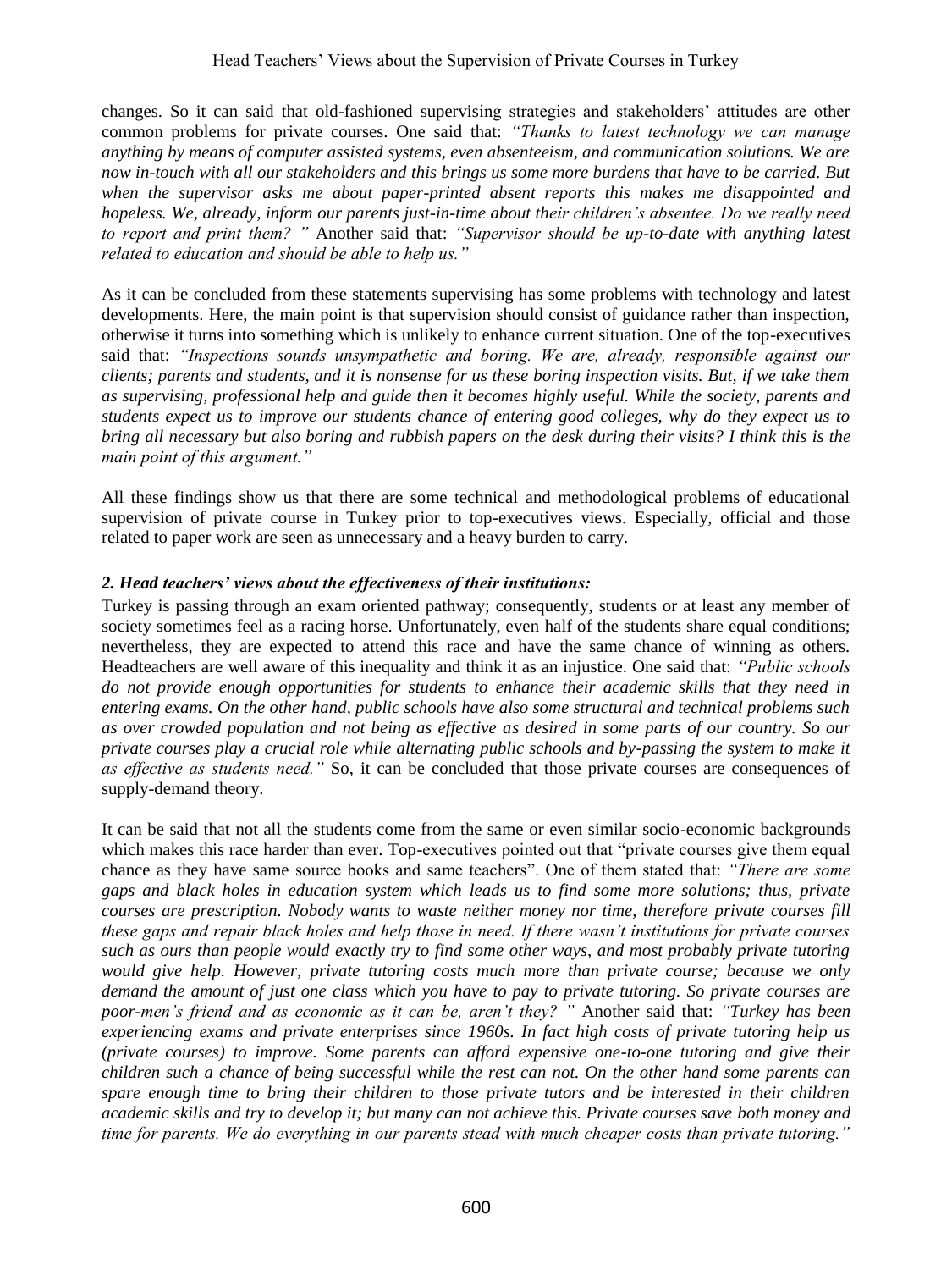As it can be seen top-executives on behalf of private courses claim that they are much cheaper and timesaver than private tutoring centers.

Public schools have high responsibilities against many stakeholders and their duties force them be ineffective. They do not have enough time, space, money and human source for many reasons and this is not the desired picture especially in such an *examania* era. On the other hand private courses are such institutions specially designed for these exams and preparing students to these exams. They have enough time and money to spare. One said that: *"We, private courses, have different teams each of which has separate duties such as preparing exams, applying extra studies, visiting parents etc. in our institutions. Although we have many students coming from different origins, academic backgrounds and capabilities, we can cope with any problems of such thanks to our professional teams."*

One stated that: *"Private courses do not exist because state does not fulfill her responsibilities but in fact we are here to help her to discharge all the duties. Public schools set the fire and sometimes they are lack of enough power to fuel it and at this point private courses come to help. Each student wants to be special and as individuals they seek personal guidance and interest but, unfortunately public schools are not able to offer such a service. When you look at most of the high schools full of successful and distinguished students, they even are overcrowded and can not give enough help to their precious students. Thus; in*  fact, we are called "shadow education" and play our role at such a critical point." So that, according to headteachers private courses are not only a result of supply-demand process but also a natural output for the society's desires and expectations. In short, private courses will exist till the end of exams and play their pre-designed role at critical points.

#### *3. Head teachers' views about key role of supervision to make their institution much more effective:*

Private courses are private and specially designed institutions and thus their supervision must be different from that of ordinary public schools'. Top-executives generally stated that in order to build effective supervision model stakeholders should exchange their ideas regularly on academic basis; otherwise, both ends interests will remain separate and unsatisfied. One said that: *"An effective supervision must be able to answer these two questions: what do you expect from this institution and to what degree it meets these expectations."* These are really important questions and they should exactly be used to design an effective supervision model. Another stated that: *"Information is the key for being effective. If you don't know enough about an institution so how can you be effective and supportive for it? Supervisors should collect enough data about private courses and carefully analyze them before criticism. This can only be achieved through a perfect collaboration."* They also draw our attention to supervision process and activities. One said that: *"There should be some social, cultural and academic activities that bring private courses' staff and supervisors together. If such a mutual interaction is built then it will become as effective as desired."*  Regular seminars and meeting will help us to build such an interaction and give both stakeholders a chance to share their ideas and practices. One pointed that: *"A supervisor shouldn't be the one whom every teacher is afraid of and none desire to interact. This must be changed, but of course it should be done by both sides help."* As it can be understood, a supervisor has some negative images among private courses' teachers. Döş and Töremen (2009) also found similar result in their study on metaphorical concepts related to supervisor.

Some of head teachers really think that private courses are private and thus they, official inspectors, don't need to supervise them. These private courses are already supervised by many such as parents, students, society, changing conditions etc. One of them stated that: *"I don't think that supervision has much to do with private courses. We must make our customers happy to survive and there is an auto-control system established by these customers, parents and students."* Another said that: *"We, private courses, have to renew ourselves and make necessary changes for further development each year. This means that we have to increase our affectivity day by day and never stay as same for our own sake. So how can supervision help us while it is already our duty to supervise?"* As it is understood that some of the head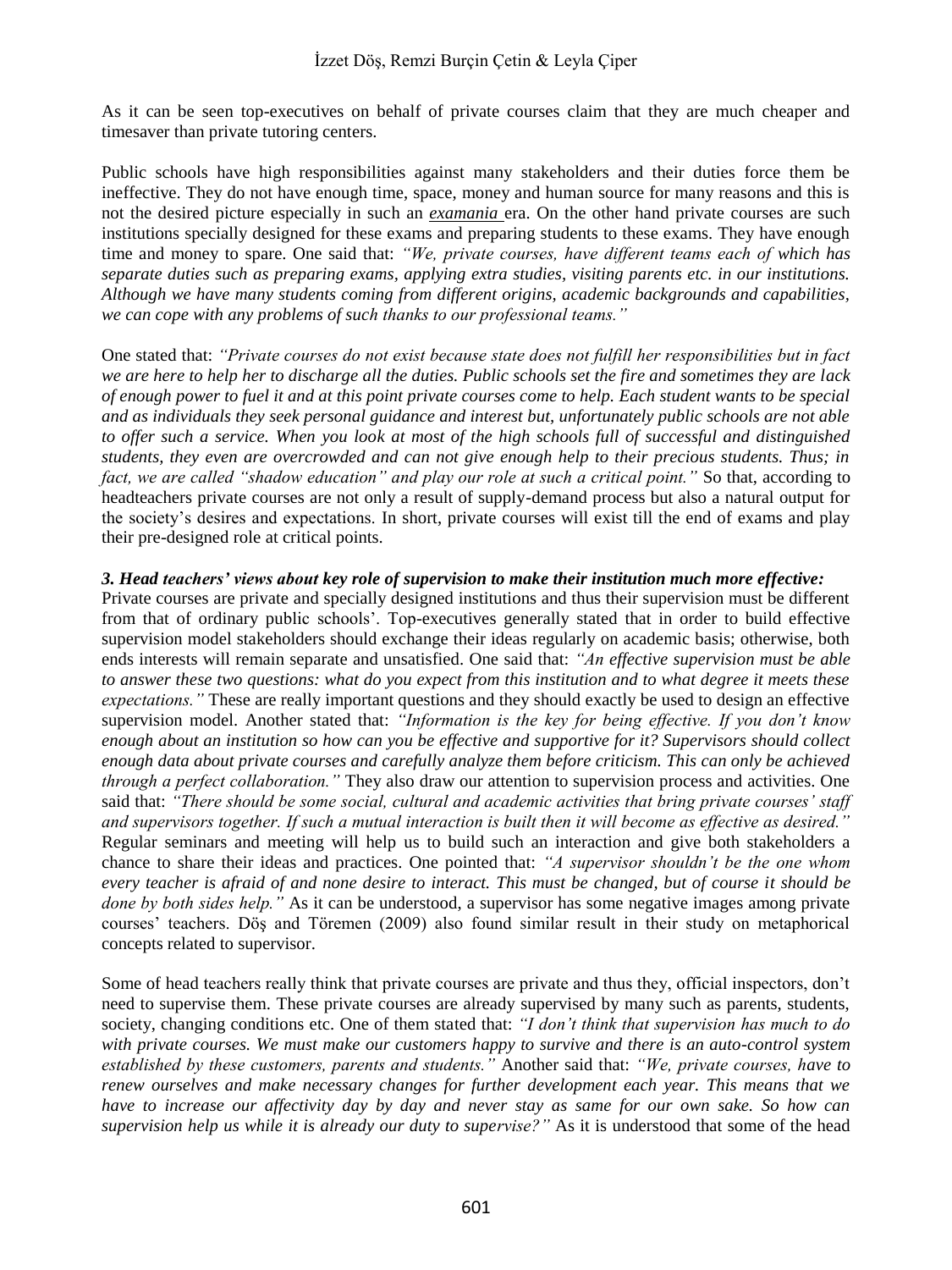teachers do not believe in the necessity for any supervising body. We think this is not fair as every institution needs to be controlled and supervised in order to make them much more efficient.

#### *4. Head teachers' views on creating a new supervision model specially designed for private courses:*

When they are asked to suggest a perfect model fort he supervision of private courses, most of the head teachers suggest a more guiding and encouraging one in order to make these private courses more effective than they are now. One of them stated that: *"If you want to create a new model for supervision then all the stakeholders should come together. The government should consider that we, as private courses, are not public enemies and we play our role in the field of education. We should be appreciated for our studies as well as given help to develop ourselves. This is the perfect model for supervision."* Another one thought that *"In my opinion, supervision must consist of three stages; in the first one supervision should deal with the strategic plan of the year. Things should be planned clearly and carefully with the help of supervising body. The second one should be a "mid-term" one that controls the objectives of the pre-planned strategies for the institution and any help should be given in case of need. The last one should be done at the end of the year and it must be an overall control and evaluation for the institution."* This idea sounds great as it tries to create a step-by-step case and increase the quality of supervision for both sides.

Another one stated that: *"There should be some objectives so we can try to reach our goals and so that our activities throughout the year will be supervised."* Identifying objectives and goals for the institutions and them lead them to reach these objectives and goals are known as benchmarking. Döş and Cetin (2013) also suggested such a model for supervision in which schools and inspectors work in together to increase the quality and standards of the education.

One also suggested that: "Supervising body should be revised and a new team should be set in which also some people who come from private sector and are well aware of what supervising private courses mean." This idea is also great as it claims to create an effective team for effective supervising.

Finally as it is understood from the statements above, head teachers are not happy with the current policies and model of supervising and they have different but common ideas for a possible new model. In our opinion all these new ideas should be taken into consideration and collected in order to create a long desired supervision model. In fact all the ideas here show that head teachers of the private courses agree that supervision of their institutions must be different from that of public schools because they have distinguished principles and rules. The risks they take and the way they perform are not similar to any other institutions so that the help that they need is also different. There should be a helping-based and guidance & counseling oriented supervision model goes best with their needs.

# **4. Conclusions and Discussion:**

All types of tutoring can help students keep up with work in school or consolidate work covered. A great advantage for parents is that it is more affordable than private schooling (Ireson, 2006). Entrepreneurs who create formal establishments for tutoring commonly call them centers, academies or institutes (Bray, 2007). After interviewing with head teachers of these private courses, it can be inferred that public schools and private courses have similar objectives and goals but also have different methods and strategies. Thus, we assume that their needs for supervision and models of the supervision must also be different from each other, or at least we think that current supervision policies are not efficient to make them effective. On the other hand it was these differences that caused private courses to start. Bray and Kwok (2003) stated that differences in the scale and nature of public schooling have a bearing on the demand for private schooling. However, all the head teachers agree that a good supervisor should equip himself with the latest information on education but they also agree that supervisors should also be resilient enough to cope with the problems under certain circumstances. Also, Yilmaz and Altinkurt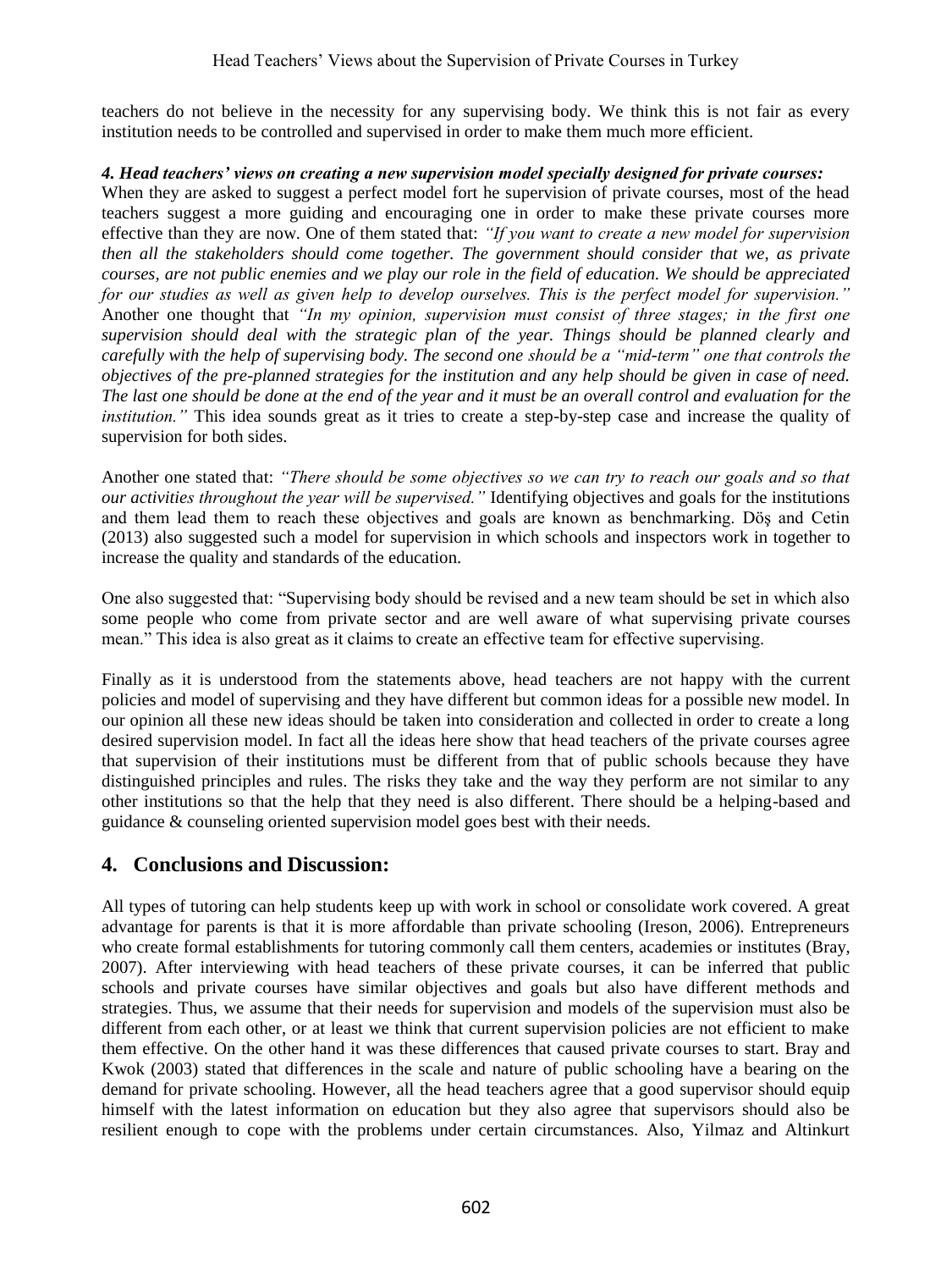#### İzzet Döş, Remzi Burçin Çetin & Leyla Çiper

(2011) stated that there are many problems related to supervision of private courses in Turkey and every necessary precaution should eventually be taken against such problems.

Inspection or supervision is only useful as long as it improves some points in current system; otherwise it turns into an unnecessary and tedious work. Supervision ensures that work is well performed and it is even more important in the school system where teachers are helped to use their potentials for the benefit of the teaching learning process, in other words for quality education (Ogakwu, 2010). Thus, all the head teachers are in opinion of supervising should teach an institution how to be more efficient. So it can be said that a supervision model that is based on deficiencies. In other words, supervision should based on constructive criticism and build new opportunities fort he institutions. Supervisors must focus on the process of education rather than official and paper works (Köroğlu and Oğuz, 2011: Gündüz, 2010: Paşamemişoğlu and Sağır, 2008).

Each year, some regulations have been made in order to improve current system and create a perfect system but many of these changes do not work. In fact most of the time, supervisors either do not hear these changes and regulations or be late to apply them, so it seems that there is a big problem with internal communication within the ministry. Head teachers think that this leads to some misapplications during the supervising process. While an inspector wants to check some official documents, another one thinks them as rubbish and unnecessary, which means that there must be coherence among these supervising actions and a common framework should be established immediately. Also some of the head teachers suggested that a web-based and up-to-date framework would best work and be much useful to make supervising and supervised institutions ready for any changes. Janssens and Amelsvoort (2008) stated that institutions should inspect themselves by means of a common framework and should help each other while also given help by supervisors.

It seems that there is an image of private courses which based on prejudice and misunderstandings such as they are institutions for rich and this leads to an inequity for education right. On the contrary, producing much wiser solutions to the problems of education by means of improving public schools and private courses seems better than harsh criticism (Ogden, 2010: Go, 2005).

Many studies show that traditional supervision do not improve education in deed, thus a totally new and differentiated supervision model should be created and applied (Plan, 2008). World-wide studies have emphasized that decentralized practices for supervising and providing support to teachers at school level can succeed (Tyagi, 2009). If the main objective of supervision is to improve education at all then it must be done under the collaboration of both sides, supervising and supervised bodies, in order to ruin old fashioned and ineffective model on which a new and contemporary model will be established (Beycioğlu and Dönmez, 2009). On the other hand, supervisors; if you take supervising as an improvement should have a more democratic attitude (Oğuz, Yılmaz and Taşdan, 2007).

#### **5. Acknowledgements**

Turkish has a word "dershane" which means that an education centre in which students study for many entrance exams. Our study is about these centres and English words such as "private tutoring, suplemantary tutoring, private course" are all used for it.

## **References**

- Altun, S. A., & Memişoğlu, S. P. (2008). The opinions of teachers, administrators and supervisors regarding performance assesment. *Educational Administration: Theory and Practice*, *14*(1), 7-24.
- Aslanargun, E.; Göksoy, S. (2013). Who Should Supervise Teachers?, *Uşak University Journal of Social Sciences, Special Issue 98-121*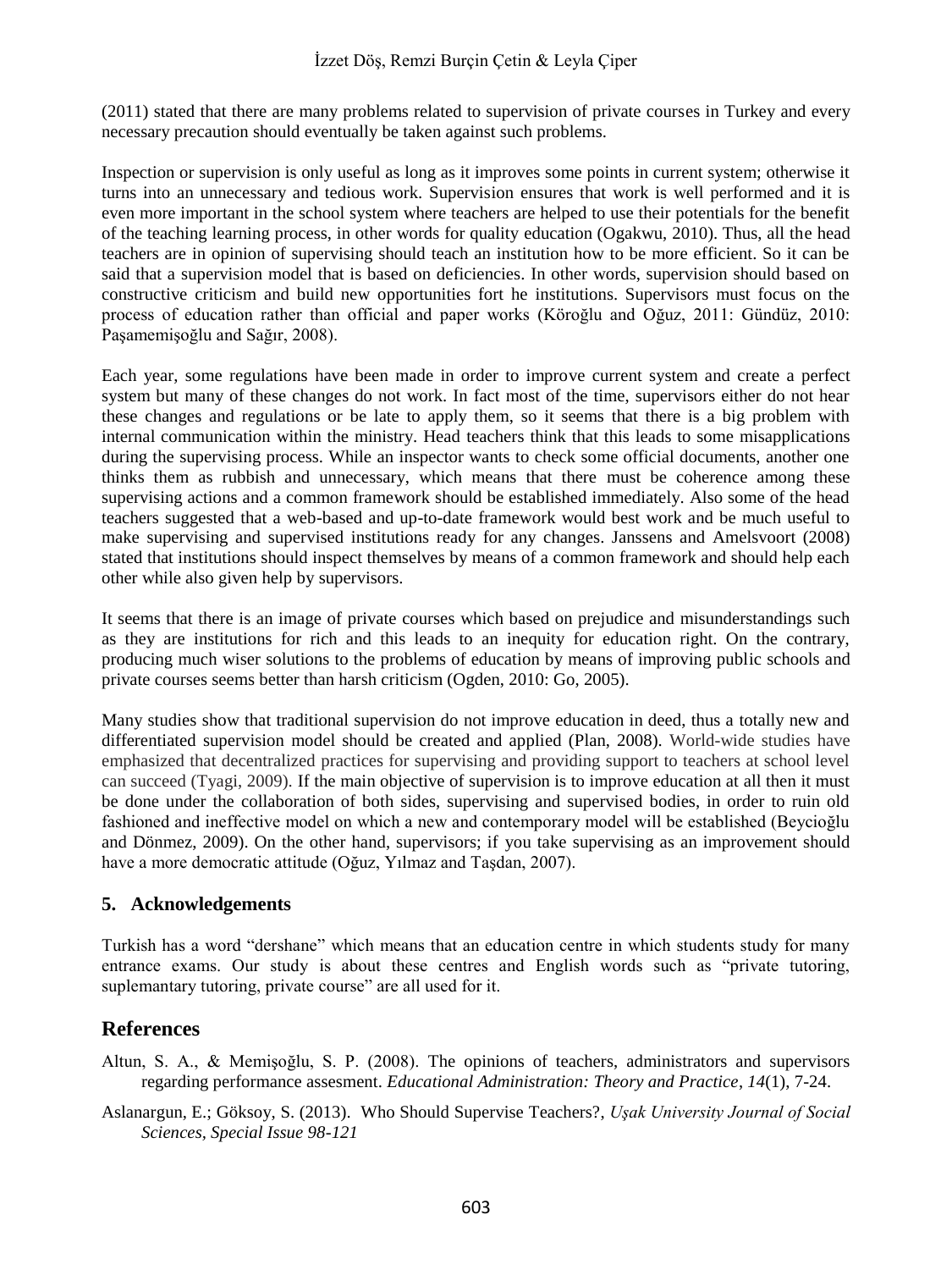Aydın, M. (2011). *Çağdaş Eğitim Denetimi.* Ankara: Hatipoğlu Yayınevi.

- Beycioğlu, K.; Dönmez, B. (2009). Rethinking educational supervision. *İnönü University Journal of Faculty of Education*, *10*(2), 71-93.
- Biswal, B. P. (1999). Private tutoring and public corruption: A cost-effective education system for developing countries. *The Developing Economies*, *37*(2), 222-240.
- Bray, M., & Kwok, P. (2003). Demand for private supplementary tutoring: conceptual considerations, and socio-economic patterns in Hong Kong. *Economics of Education Review*, *22*(6), 611-620.
- Buyruk, H. (2011). The Problematic of access to higher education in Turkey. *Education Science and Society*, *7*(26), 69-88.
- Büyükbaş, N.(1997). Private courses and main objectives of Turkish education system. *Eğitim Yönetimi,?(2),155-162.*
- Dang, H. A., & Rogers, F. H. (2008). The growing phenomenon of private tutoring: Does it deepen human capital, widen inequalities, or waste resources?. *The World Bank Research Observer*, *23*(2), 161-200.
- Demirkasımoğlu, N. (2011). The comparison between Turkish supervision system as a sub-system of educational system with some selected countries. *Abant İzzet Baysal University, Journal of Social Sciences*. 2(23), 23-48
- Elbadawy, A. (2009). The effect of tutoring on secondary streaming in Egypt. In *annual meeting of the Canada Economic Association, University of Toronto, Ontario*.
- Ergüneş, Y.; Ovalı, Ç. (2011) Inspector and teacher opinions on the performing level of the guidance roles of the primary school inspectors. *Balıkesir University, Journal of Social Sciences*, 14(25) 30- 53.
- Gedikoğlu, T. (2005). Turkish education system in the process of European community: problems and solutions. *Mersin University Journal of Faculty of Education,1(1), 66-80.*
- Go, F. (2005). Üniversiteye Girişlte Umut Pazarı: Özel Dershaneler.
- Göksoy, S.; Yenipınar, Ş. () İstanbul İlinde Görev Yapan İl Eğitim Denetmenlerinin Denetim Hizmetlerinin Etkililiğine İlişkin Görüşleri. *Eğitim ve İnsani Bilimler Dergisi*, 37.
- Gündüz, Y. (2010). Investigation of attitudes concerning supervisors of administrators and teachers in primary schools. *Ahi Evran University Journal of Faculty of Education,11( 2), 1-23*
- Hon, H.N. (2010). Hong Kong's shadow education: private tutoring in Hong Kong. *The Hong Kong Anthropologist, 4, 62-85*
- İlğan, A. (2008). Primary school supervisors' and primary school teachers' perceptions on receptivity and applicability of differentiated supervision in primary schools. *Educational Administration: Theory and Practice, 14*(55), 389-422.
- Janssens, F. J., & van Amelsvoort, G. H. (2008). School self-evaluations and school inspections in Europe: An exploratory study. *Studies in Educational Evaluation*, *34*(1), 15-23.
- Judith, I.(2004) Private tutoring: how prevalent and effective is it? *London Review of Education, 2*(2), 109-122
- Kim, S., & Lee, J. H. (2002, March). Private tutoring and demand for education in South Korea. In *a World Bank seminar*.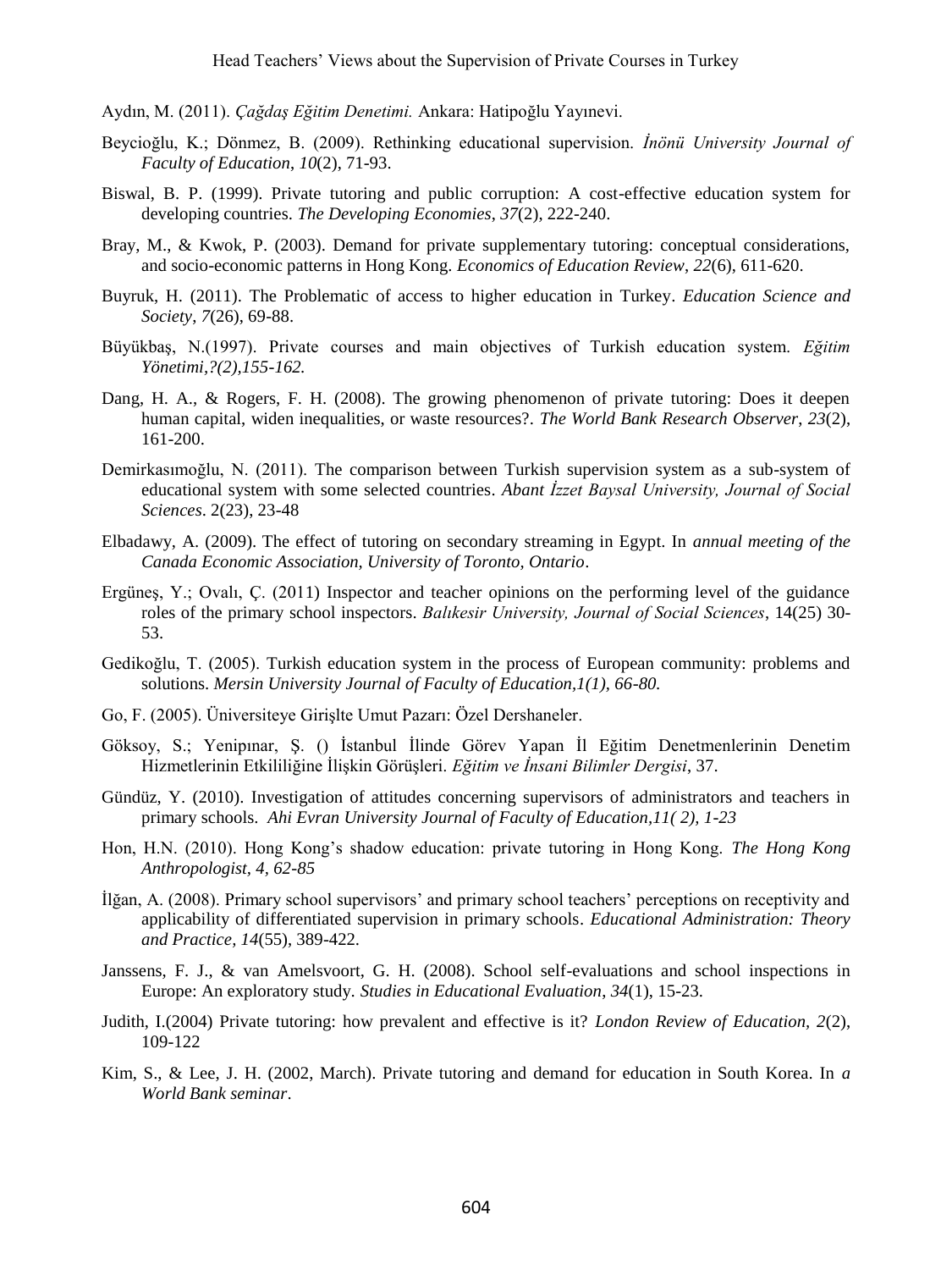- Köroğlu, H.; Oğuz, E. (2011) Opinions of primary school teachers, administrators and education supervisors regarding education supervisors' guidance roles. Journal of Educational Sciences Research,*1(2)*. 9-25
- Köse, M. R.(1999). Üniversiteye giriş ve liselerimiz. *Hacettepe Üniversitesi Eğitim Fakültesi Dergisi,?(15),51-66.*
- Kwok, L. Y. (2004). Emergance of demand for private supplementary tutoring in Hong Kong: Argument, indicators and implications. *Hong Kong Teachers' Centre Journal Vol. 3*
- Mark Bray (2006) Private supplementary tutoring: comparative perspectives on patterns and implications, Compare. *A Journal of Comparative and International Education*, *36*(4), 515-530
- MEB Mevzuat,(2012). Milli Eğitim Bakanlığı Özel Dershaneler Tip Yönetmeliği. *Tebliğler Dergisi.*
- Memişoğlu, S. P.; Sağır, M. (2008). Perceptions of principals on suvervisors' role of supervision in primary education teachers' training at work. *Abant İzzet Baysal University Journal of Faculty of Education 8(2), 69-84*.
- Ogakwu, V. N. A comparative analysis of supervisory control measures in public and private secondary schools in Enugu State. *Knowledge Review, 21*(3), 25-32
- Oğuz, E., Yılmaz, K., & Taşdan, M. (2007). Primary school supervisors' and primary school administrators' supervision belief. *Manas University Journal of Social Sciences*, *17*, 39-52.
- Ogden, M. (2010). Comparing public schools and private courses prior to teaching chemistry., Turkish Journal of Educational Sciences *, 8(2), 397-416*
- Ogden, Y. (2005). *Eğitimde yeni değerler.* Ankara: Pegem A Yayıncılık.
- Pajak, E. (2001). Clinical Supervision in a Standards-Based Environment Opportunities and Challenges. *Journal of Teacher Education*, *52*(3), 233-243.
- Rajvir Singh Tyagi (2010) School‐ based instructional supervision and the effective professional development of teachers, Compare. *A Journal of Comparative and International Education, 40*(1), 111-125
- Rehberlik ve Denetim Danışmanlığı, (Institute of Guidance and Psychological Assistance) (2011*). Özel dershaneler denetim rehberi. Taken from [www.meb.gov.tr](http://www.meb.gov.tr/) on 15.04.2013.*
- Safarzyńska, K. Educational choices–the role of private tutoring in the evolution of socio-economic inequalities.
- Sarıer, Y. (2010). An evaluation of equal opportunities in education in the light of high school entrance exams (OKS-SBS) and PISA results. *Ahi Evran University Journal of Faculty of Educationi,11(3),*107-129.
- Sahin, S. (2005) An evaluation of the adequacy of the forms used for inspecting teachers in primary schools (A study in Şahinbey - Gaziantep)**.** *Fırat University Journal of Social Sciences. 15(1) 113- 124*
- Taymaz, H. (2011). *Eğitim Sisteminde Teftiş.* Ankara: Pegem Akademi *Education (IJTASE)*, *1*(4), 36-44.
- Tezcan, M.(1985). *Eğitim sosyolojisi.* Ankara: Ankara Üniversitesi Eğitim Bilimleri Fakültesi Yayınları.
- Tok, T. N. (2013) The shadow education system: private courses. *International J. Soc. Sci. & Education, 3*(3), 619-634
- Tok, T. N. (2013), The profiles of supervisors in Turkey. *Pamukkale University Journal of Faculty of Education, 33, 119-138*